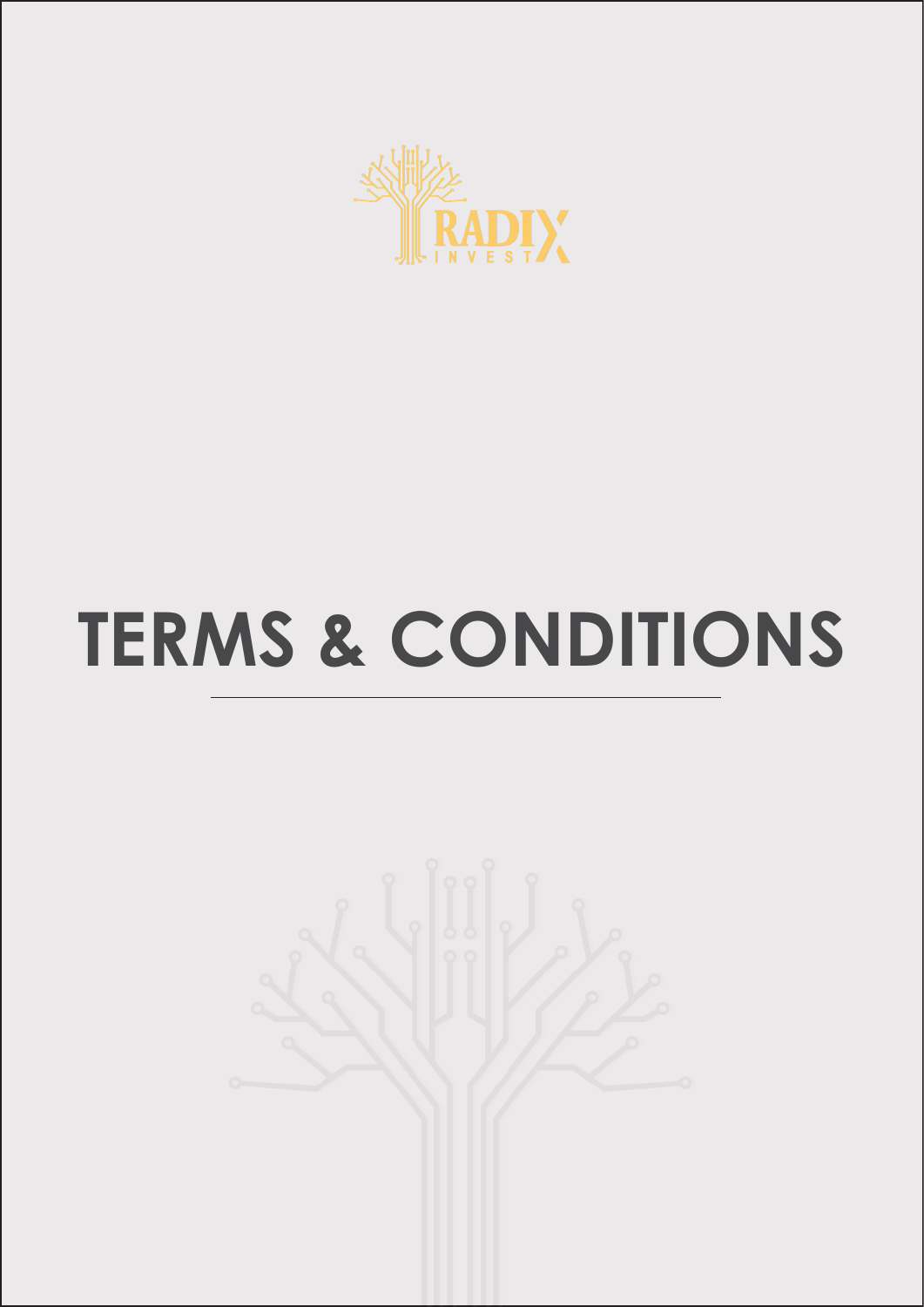The following terminology applies to these Terms and Conditions, Privacy Statement and Disclaimer Notice and any or all Agreements: "Client" , " You" and " Your" refers to you, the person accessing this website and accepting the Company's terms and conditions. " The Company", "Ourselves", "We" and "Us", refers to our Company. "Pa rty" , "Parties", or "Us", refers to both the Client and ourselves, or either the Client or ourselves. All terms refer to the offer, acceptance and consideration of payment necessary to undertake the process of our assistance to the Client in the most appropriate manner, whether by formal meetings of a fixed duration, or any other means, for the express purpose of meeting the Client's needs in respect of provision of the Company's stated services/products, in accordance with and subject to, prevailing Estonian Law. Any use of the above terminology or other words in the singular, plural, capitalization and/or he/she or they, are taken as interchangeable and therefore as referring to same.

## Privacy Statement:

We are committed to protecting your privacy. Authorized employees within the company on a need to-know basis only use any information collected from individual customers. We constantly review our systems and data to ensure the best possible service to our customers. Parliament has created specific offences for unauthorized actions against computer systems and data. We will investigate any such actions with a view to prosecuting and/or taking civil proceedings to recover damages against those responsible.

## Confidentiality:

We are registered under the Data Protection Act 1998 and as such, any information concerning the Client and their respective Client Records may be passed to third parties. However, Client records are regarded as confidential and therefore will not be divulged to any third party, other than Trad Tech International Holding OU if legally required to do so to the appropriate authorities. Clients have the right to request sight of, and copies of any and all Client Records we keep, on the provisothat we are given reasonable notice of such a request. Clients are requested to retain copies of any literature issued in relation to the provision of our services. Where appropriate, we shall issue Client's with appropriate written information , handouts or copies ofrecords as part of an agreed contract, for the benefit of both parties.

We will not sell, share, or rent your personal information to any third party or use your e mail address for unsolicited mail. Any emails sent by this Company will only be in connection with the provision of agreed services and products.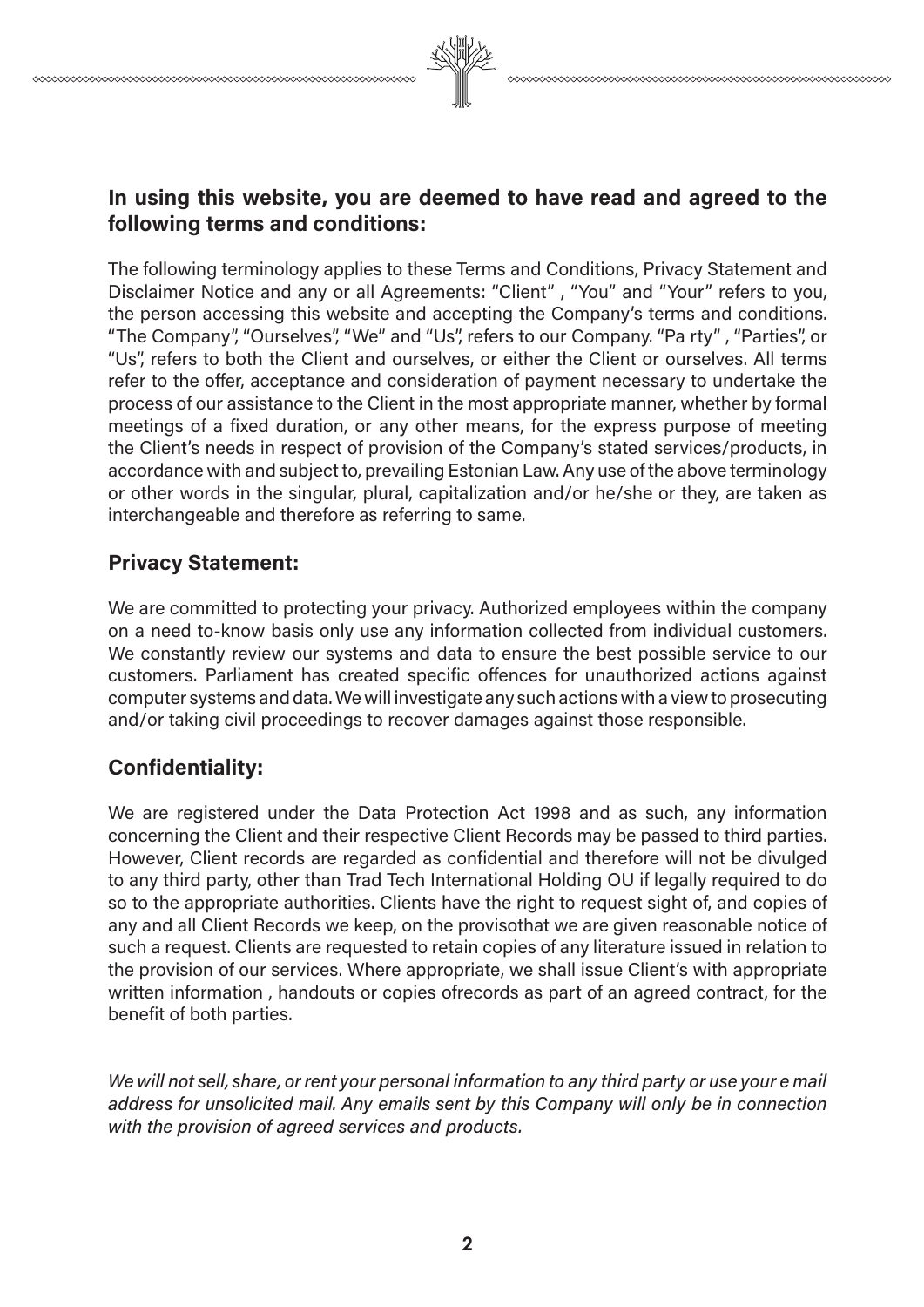## Disclaimer Exclusions and Limitations

The information on this website is provided on an "as is" basis. To the fullest extent permitted by law, this Company:

• excludes all representations and warranties relating to this website and its contents or which is or may be provided by any affiliates or any other third party, including in relation to any inaccuracies or omissions in this website and/or the Company's literature; and

• excludes all liability for damages arising out of or in connection with your use of this website. This includes, without limitation, direct loss, loss of business or profits (whether or not the loss of such profits was foreseeable , arose in the normal course of things or you have advised this Company of the possibility of such potential loss), damage caused to your computer, computer software , systems and programs and the data thereon or any other direct or indirect , consequential and incidental damages.

This Company does not however exclude liability for death or personal injury caused by its negligence. The above exclusions and limitations apply only to the extent permitted by law. None of your statutory rights as a consumer are affected.

#### Payment

All major Credit/Debit Cards, Bankers Draft or BACS Transfer are all acceptable methods of payment. Our Terms are payment in full within thirty days. All goods remain the property of the Company until paid for in full. Monies that remain outstanding by the due date will incur late payment interest at the rate of2% above the prevailing Bank of England's base rate on the outstanding balance until such time as the balance is paid in full and final settlement. We reserve the right to seek recovery of any monies remaining unpaid sixty days from the date of invoice via collection Agencies and/or through the Small Claims Court in the event that the outstanding balance does not exceed

£3000. In such circumstances, you shall be liable for any and all additional administrative and/or comi costs.

Returned cheques will incur a £25 charge to cover banking fees and administrative costs. In an instance of a second Returned cheque, we reserve the right to terminate the arrangement and, if agreed to, we shall insist on future cash transactions only. Consequently, all bookings and/or transactions and agreements entered into will cease with immediate effect until such time as any and all outstanding monies are recovered in full.

## Cancellation Policy

Minimum 24 hours' notice of cancellation required. Notification for instance, in person, via email, mobile phone 'text message' and/or fax, or any other means will be accepted subject to confirmation in writing. We reserve the right to levy a £30 charge to cover any subsequent administrative expenses.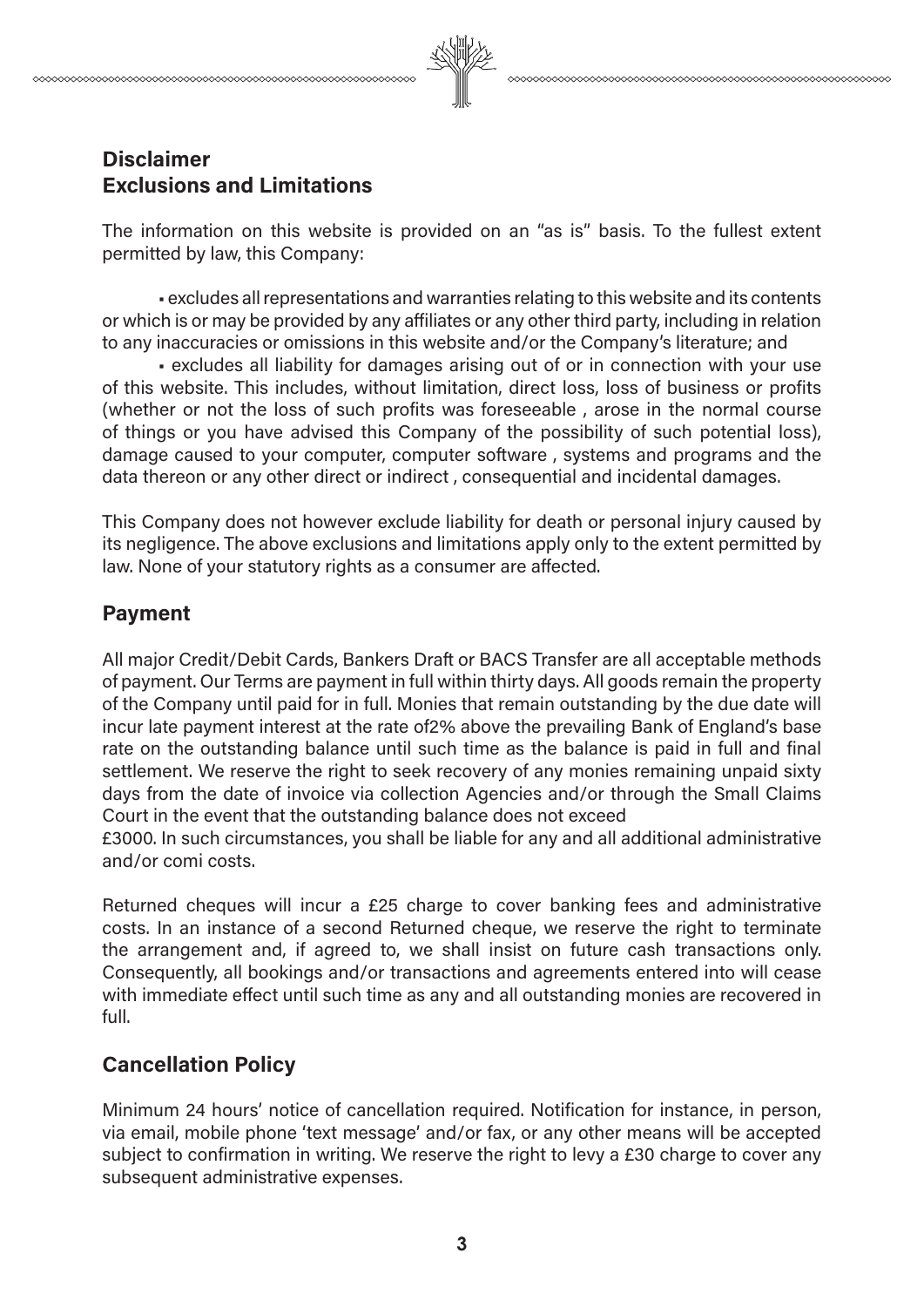

## Termination of Agreements and Refunds Policy

Both the Client and ourselves have the right to terminate any Services Agreement for any reason, including the ending of services that are already underway. No refunds shall be offered, where a Service is deemed to have begun and is, for all intents and purposes, underway. Any monies that have been paid to us which constitute payment in respect of the provision of unused Services, shall be refunded.

## Availability

Unless otherwise stated, the services featured on this website are only available within the United Kingdom, or in relation to postings from the United Kingdom. All advertising is intended solely for the United Kingdom market. You are solely responsible for evaluating the fitness for a particular purpose of any downloads, programs and text available through this site. Redistribution or republication of any part of this site or its content is prohibited, including such by framing or other similar or any other means, without the express written consent of the Company. The Company does not warrant that the service from this site will be uninterrupted, timely or error free, although it is provided to the best ability. By using this service, you thereby indemnify this Company, its employees, agents and affiliates against any loss or damage, in whatever manner, howsoever caused.

## Log Files

We use IP addresses to analyze trends, administer the site, track user's movement, and gather broad demographic information for aggregate use. IP addresses are not linked to personally identifiable information. Additionally, for systems administration, detecting usage patterns and troubleshooting purposes, our web servers automatically log standard access information including browser type, access times/open mail, URL requested, and referral URL. This information is not shared with third parties and is used only within this Company on a need-to-know basis. Any individually identifiable information related to this data will never be used in any way different to that stated above without your explicit permission.

## Links to this website

You may not create a link to any page of this website without our prior written consent. If you do create a link to a page of this website you do so at your own risk and the exclusions and limitations set out above will apply to your use of this website by linking to it.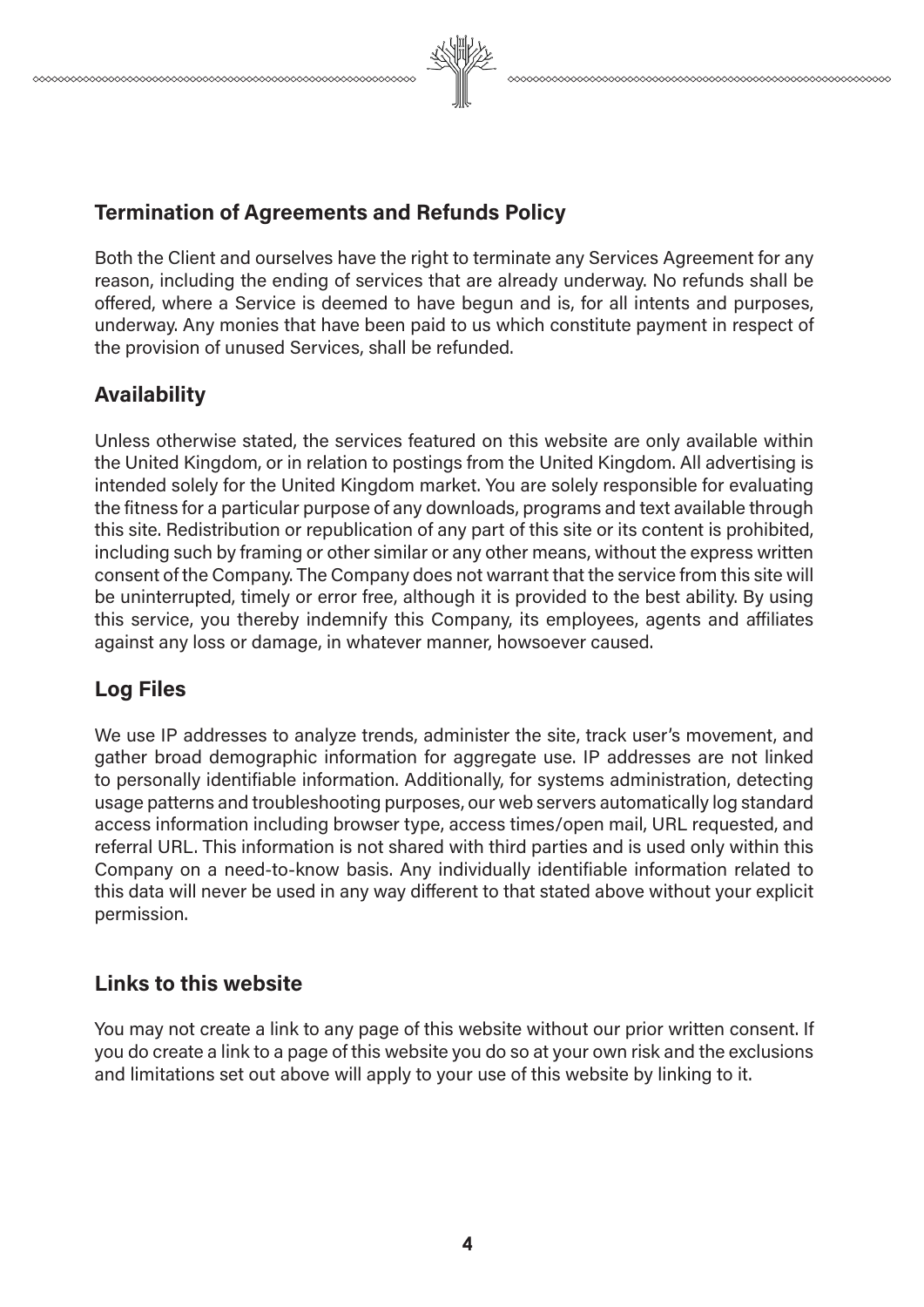

We do not monitor or review the content of other party' s websites which are linked to from this website. Opinions expressed or material appearing on such websites are not necessarily shared or endorsed by us and should not be regarded as the publisher of such opinions or material. Please be aware that we are not responsible for the privacy practices, or content, of these sites. We encourage our users to be aware when they leave our site & to read the privacy statements of these sites. You should evaluate the security and trustworthiness of any other site connected to this site or accessed through this site yourself, before disclosing any personal information to them. This Company will not accept any responsibility for any loss or damage in whatever manner, howsoever caused, resulting from your disclosure to third parties of personal information.

## Copyright Notice

Copyright and other relevant intellectual property rights exist on all text relating to the Company' s services and the full content of this website.

This Company' s logo is a registered trademark of this Company in the Estonia and other countries. The brand names and specific services of this Company featured on this web site are trademarked.

## Communication

We have several different e-mail addresses for different queries. These, & other contact information , can be found on our Get in touch link on our website or via Company literature or via the Company' s stated telephone, facsimile or mobile telephone numbers.

This company is registered in Estonia, Number 16066449 , registered office Harju maakond, Tallinn, Kesklinna linnaosa, Raua tn 34, 10152.

## Force Majeure

Neither party shall be liable to the other for any failure to perform any obligation under any Agreement which is due to an event beyond the control of such party including but not limited to any Act of God, terrorism, war, Political insurgence, insurrection, riot, civil unrest , act of civil or military authority, uprising , earthquake, flood or any other natural or man-made eventuality outside of our control, which causes the termination of an agreement or contract entered into, nor which could have been reasonably foreseen . Any Party affected by such event shall forthwith inform the other Party of the same and shall use all reasonable endeavors to comply with the terms and conditions of any Agreement contained herein.